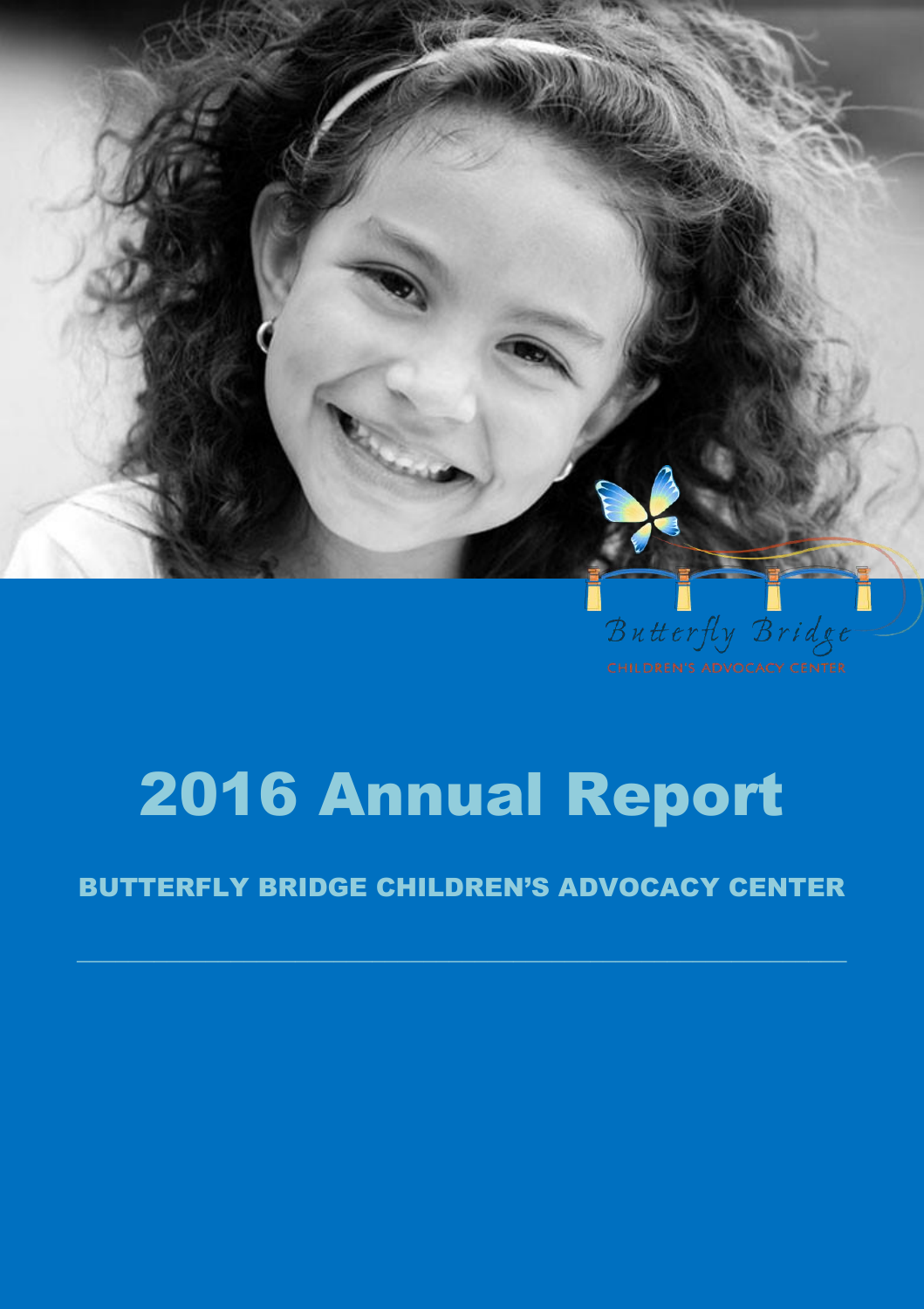### FROM OUR EXECUTIVE DIRECTOR

#### Dear friends,

The statistics are unsettling: 1 in 4 girls and 1 in 6 boys will be sexually abused before the age of 18, and only 1 in 10 will tell someone. Last year, there were 419 alleged victims of abuse in Chilton County. Out of those 419, 140 involved allegations of sexual abuse, severe physical abuse, or witness to crime. Those children were served at Butterfly Bridge CAC and many continue to receive services as we speak.

The enormity of the problem can overwhelm us all. It is easy to feel that the problem is so huge and so pervasive that there is little one person can do.

The truth is that it is **ONE** person who makes all the difference. One person to offer a welcoming hand. One volunteer to dry a child's tear. One person who collects needed supplies. One forensic interviewer who makes a child feel safe enough to tell their tragic story. One donor who writes a check that pays for part of the salary of a counselor, impacting the lives of hundreds of children. One board member providing leadership that strengthens the entire agency.

2016 was a record-setting year at Butterfly Bridge CAC. We were able to add two new staff members thanks to the commitment of our board of directors. This was in response to the demand for more services than we were previously equipped to provide with only two staff members. We were able to reach our goal and also extend services to non-offending parents and caregivers of the children we serve. We provided almost three times as many total services as we did in 2015 due to the additional staff. During 2016, we also lead the charge in working with many local agencies and the Board of Education after the passage of Erin's Law to make sure that our school teachers are well equipped to begin teaching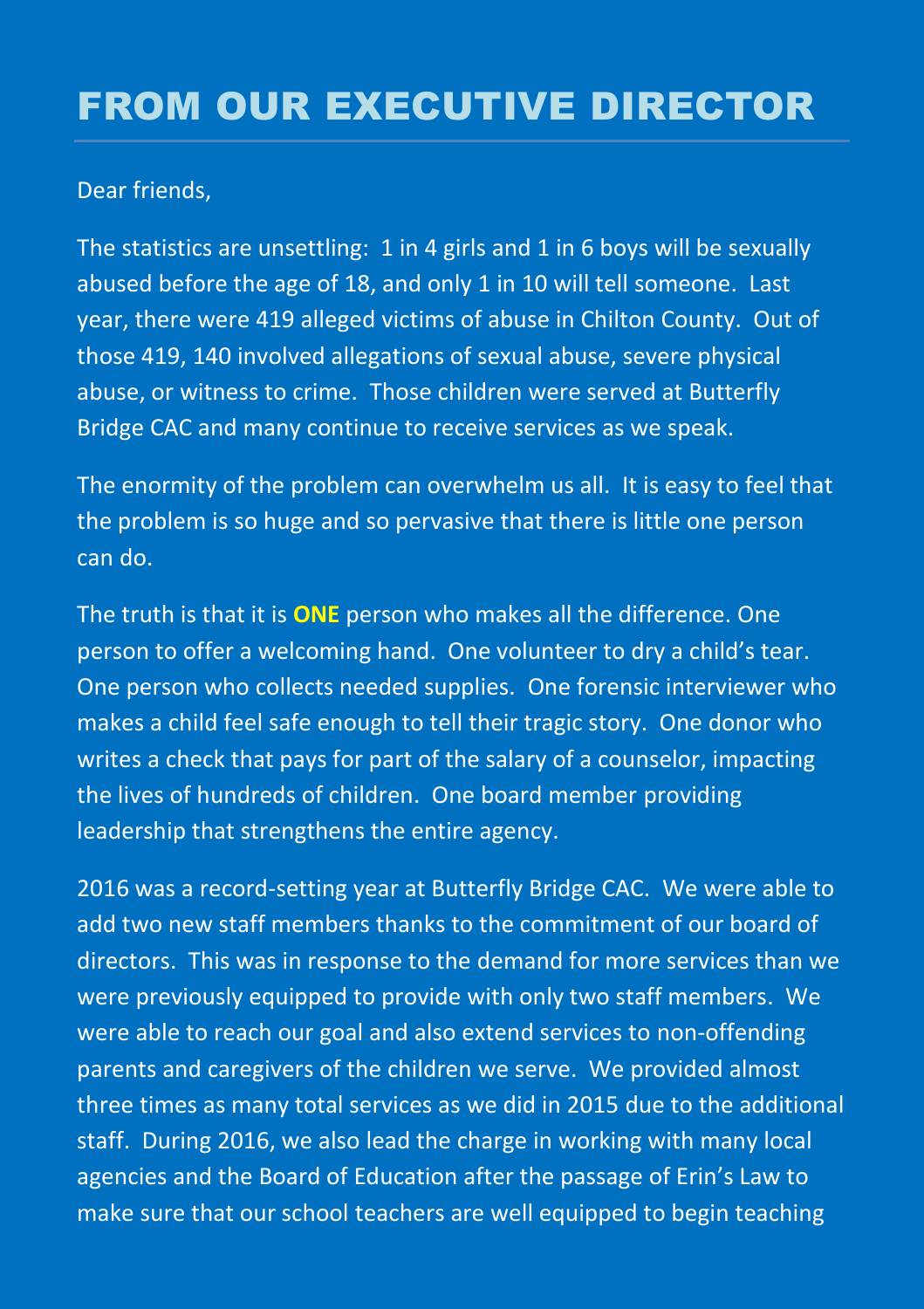child sexual abuse prevention curriculum in the schools during this school year. In the coming year, as funding allows, we hope to be able to expand our program and provide more prevention and outreach services in our community.

We are extremely proud of the quality of services that we provide and thankful we can be right here in our community to provide them! Children should not have to travel long distances for these vital services and they should not have to wait for life-changing therapy. Wait for the help they need to heal.

As I look back on the past year, I am filled with pride for all we do and with gratitude for all who make it happen. I also look forward to how we can best prepare to meet the ever-growing needs of our community. With your help, one person at a time, we can continue to give the children we serve the hope, healing, and justice they so desperately deserve.

*Jana Zuelzke*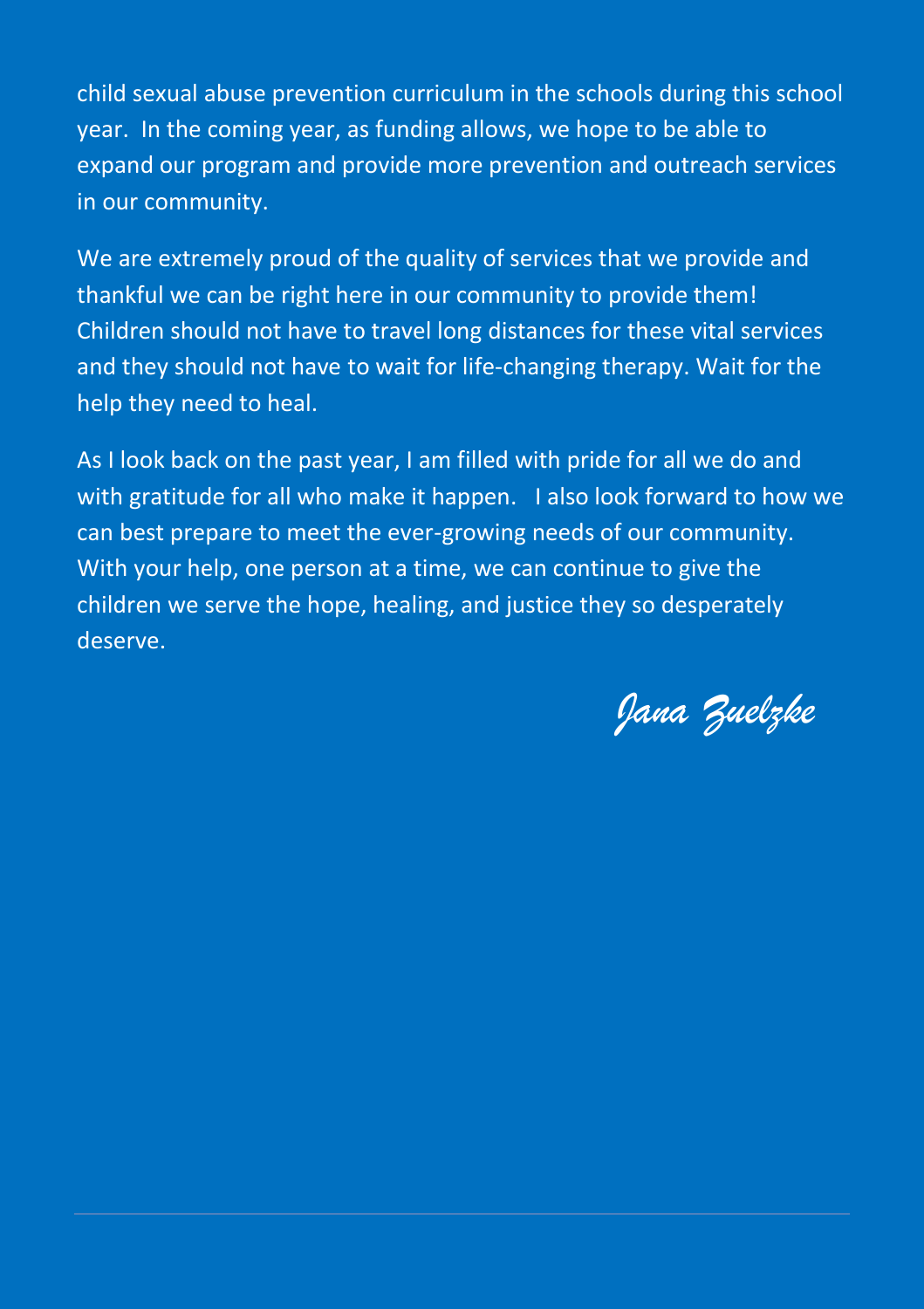# 2016 In Review

We conducted **150** Forensic Interviews with **140** children and adolescents at the request of our local multi-disciplinary team at the onset of child abuse investigations.

**544** therapy sessions were provided to children and adolescents to help them heal from the abuse. **131** Caregiver Support Sessions were also provided.

We coordinated **12** Multi-disciplinary Team Case Review meetings in which **443** cases were reviewed that are currently under investigation or in the criminal justice system.

**1806** Advocacy Services were provided which included advocacy at the time of the CAC forensic Interview, extensive follow-up with the families, court preparation, and court accompaniment.

# 3086 SERVICES





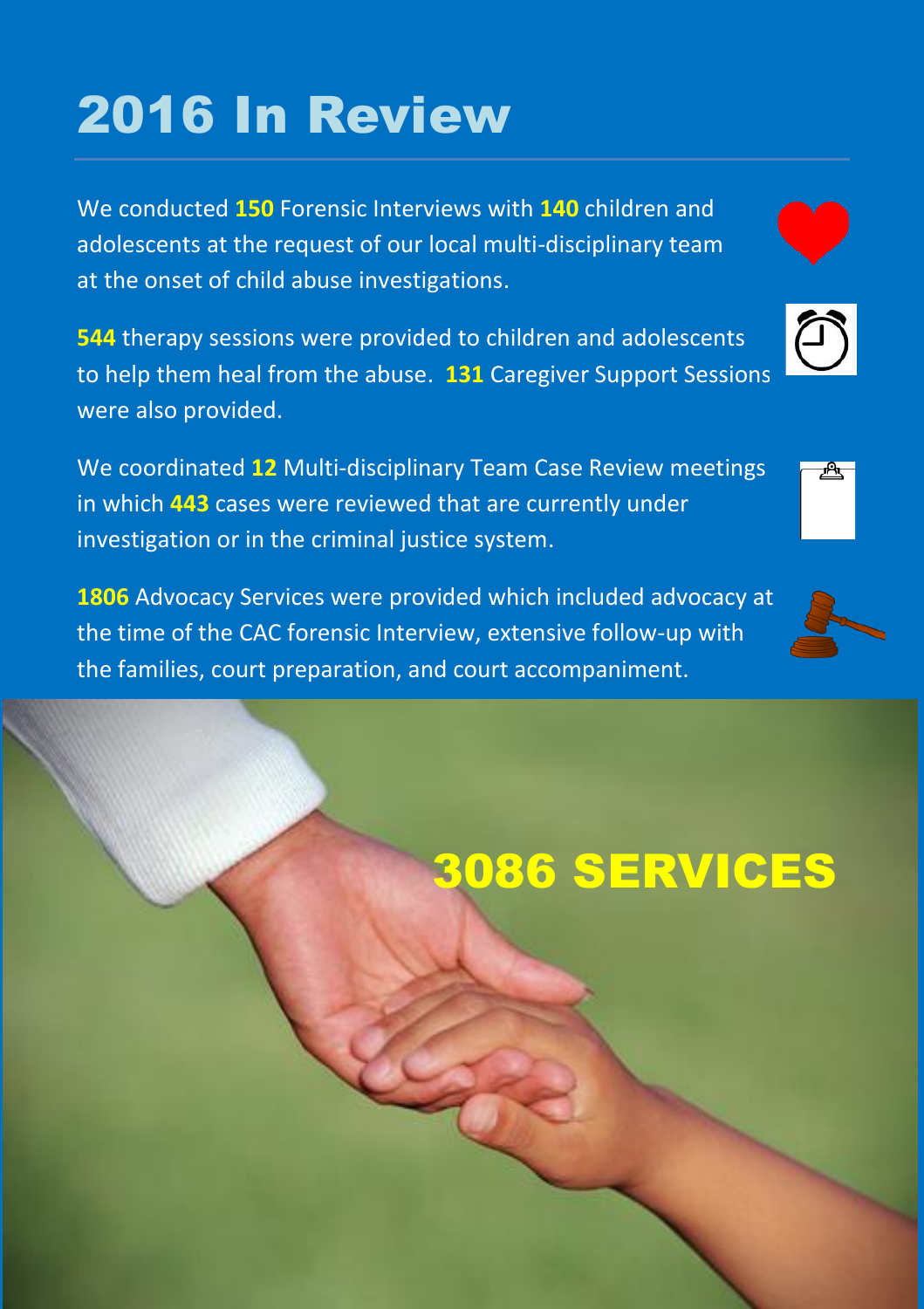### Statement of Financial Position

**ASSETS**

| <b>CURRENT ASSETS</b><br>Operating<br><b>TOTAL CURRENT ASSETS</b> | \$13,564.47                       | \$13,564.47 |
|-------------------------------------------------------------------|-----------------------------------|-------------|
| <b>PROPERTY AND EQUIPMENT</b>                                     |                                   |             |
| <b>Office Furniture</b>                                           | \$2,430.75                        |             |
| <b>Other Equipment</b>                                            | \$14,478.69                       |             |
|                                                                   | \$16,909.44                       |             |
| Less: Accumulated Depreciation                                    | (53,519.38)                       |             |
|                                                                   |                                   | \$13,390.06 |
| <b>OTHER ASSETS</b>                                               |                                   |             |
| Intangibles                                                       | \$8,835.00                        |             |
| <b>Accumulated Amortization</b>                                   | (5 294.50)                        |             |
| <b>TOTAL OTHER ASSETS</b>                                         |                                   | \$8,540.50  |
| <b>TOTAL ASSETS</b>                                               |                                   | \$35,495.03 |
|                                                                   | <b>LIABILITIES AND NET ASSETS</b> |             |
| <b>CURRENT LIABILITIES</b>                                        |                                   |             |
| <b>State Income Tax Withheld</b>                                  | \$1,442.34                        |             |
| <b>TOTAL CURRENT LIABILITIES</b>                                  |                                   | \$1,442.34  |
| <b>NET ASSETS</b>                                                 |                                   |             |
| Unrestricted                                                      | \$34,052.69                       |             |
| <b>TOTAL NET ASSETS</b>                                           |                                   | \$34,052.69 |
| <b>TOTAL LIABILITIES AND NET ASSETS</b>                           |                                   | \$34,495.03 |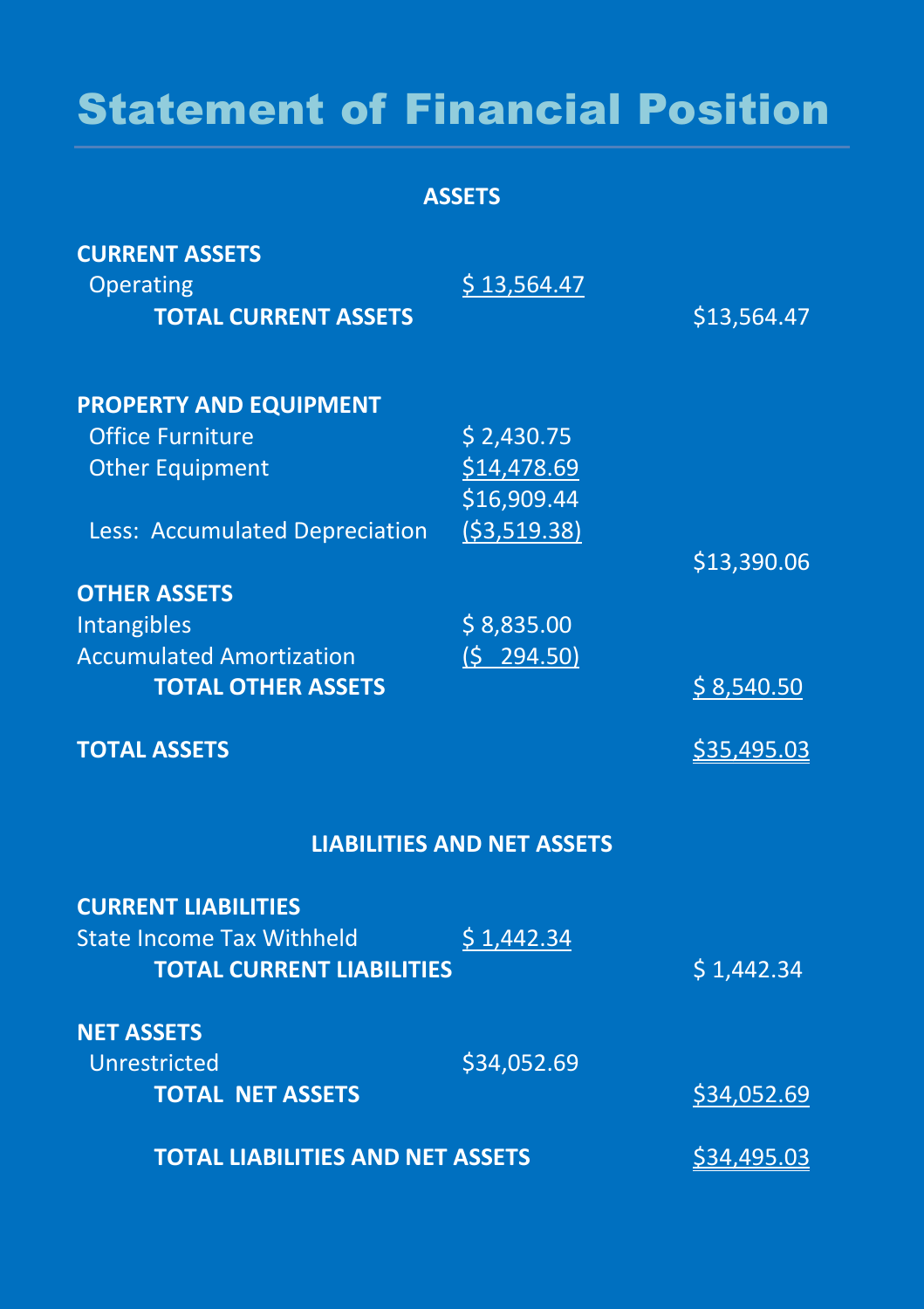### BUTTERFLY BRIDGE CAC STATISTICS FOR YEAR ENDING SEPTEMBER 30, 2016

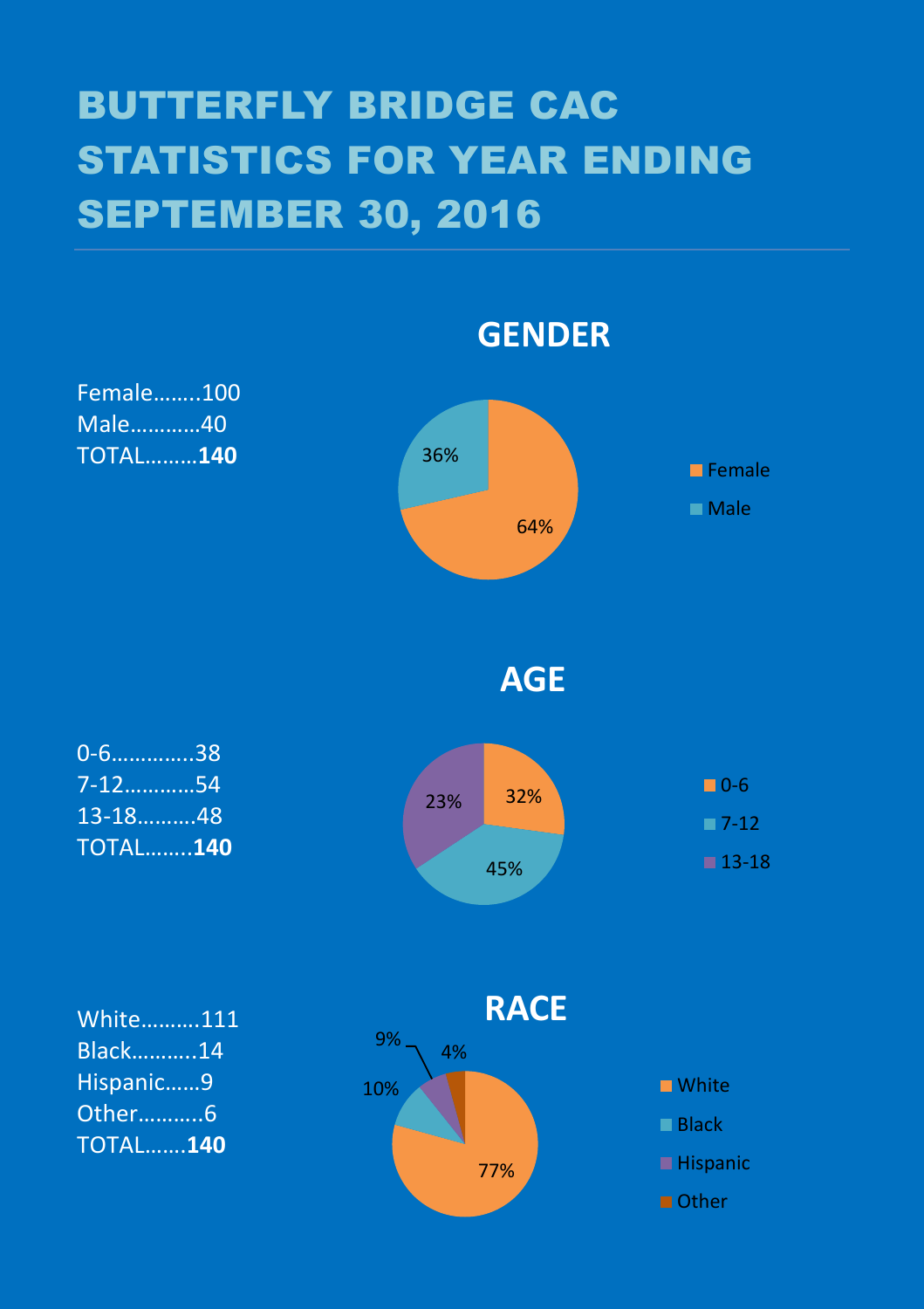# MORE CAC STATISTICS

| Sexual Abuse93     |  |
|--------------------|--|
| Physical Abuse16   |  |
| Witness27          |  |
| Drug Endangerment4 |  |
| <b>TOTAL140</b>    |  |

#### 75% 13% 12% 3% **Sexual Abuse Physical Abuse Witness Drug** Endangerment

**Reason for Referral**

### **Relationship of Alleged Offender to child**

| Parent30                 |  |
|--------------------------|--|
| Step-parent12            |  |
| Other family member16    |  |
| Juvenile family member12 |  |
| Adult acquaintance41     |  |
| Juvenile acquaintance16  |  |
| Other known person6      |  |



#### **Parent**

 $\blacksquare$  Step-parent

- Other family member
- **Juvenile family** member
- Adult
- acquaintance **Juvenile**
- acquaintance
- Other known person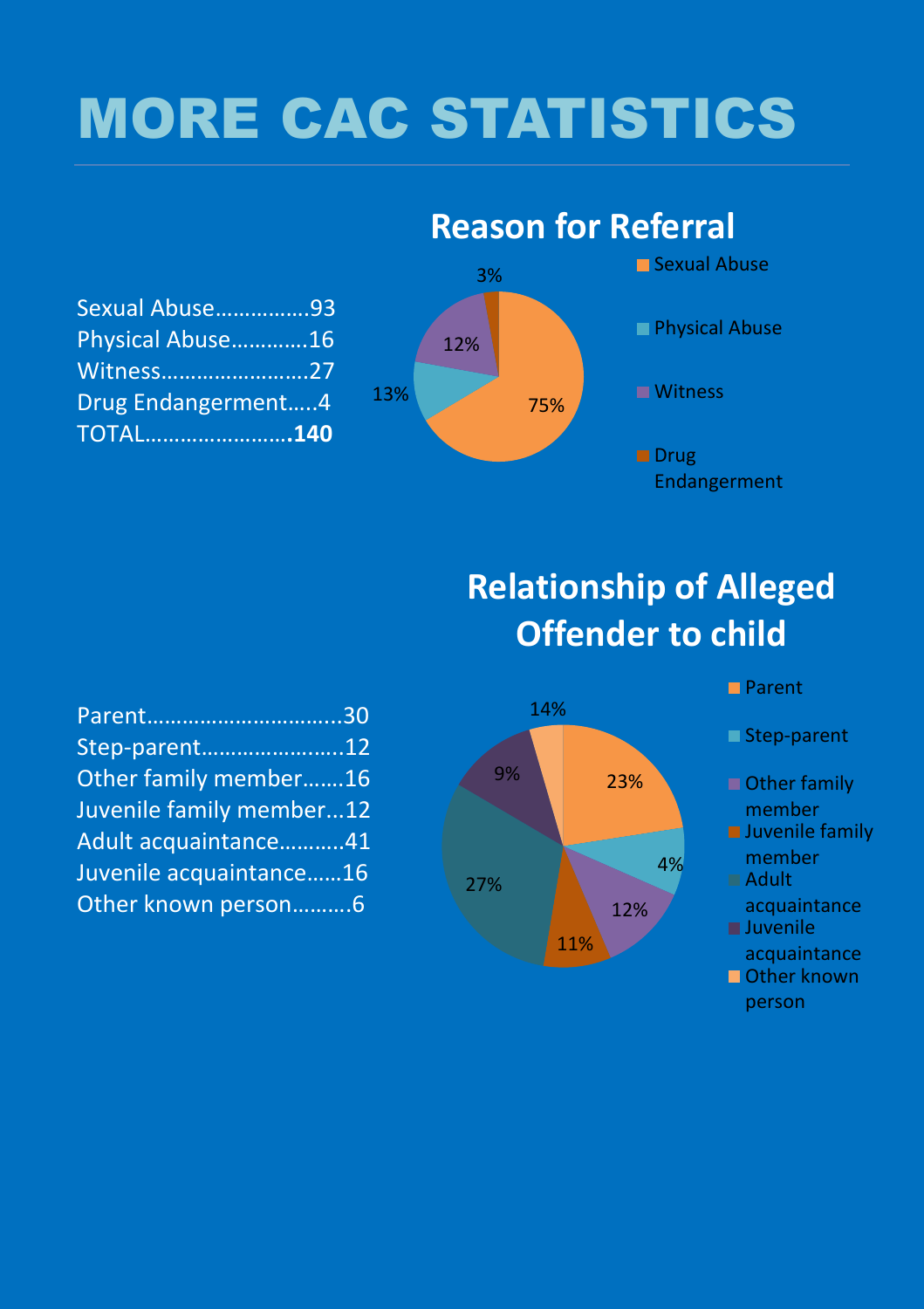### Statement of Financial Activities

#### **INCOME**



#### **EXPENSES**

| Change in Net Assets\$22,945 |  |
|------------------------------|--|
|                              |  |
| Net Assets, Ending\$34,052   |  |

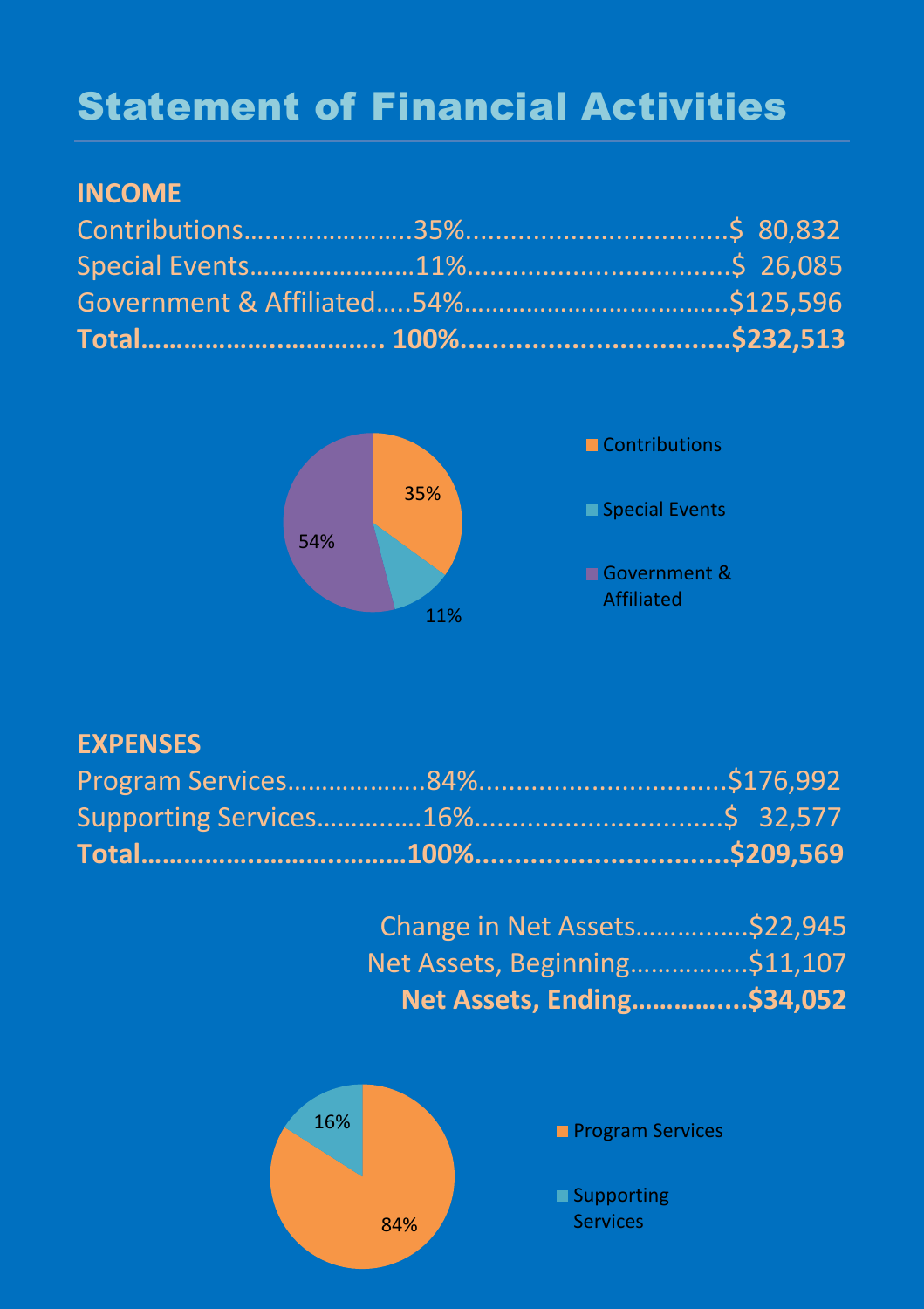## 2015-2016 DONORS

#### **INDIVIDUAL DONORS**

Mr. Miles Aldridge Mrs. Darlene Allen Mr. and Mrs. Frankie Baker Mrs. Amanda Baxley Ms. Lynn Best Mrs. Ellen Boatwright Mr. and Mrs. Willis Britt Mr. and Mrs. Michael Carroll Ms. Dorothy Causey Mrs. Lucinda Champion Mr. and Mrs David Conlee Mr. Fred Crawford Mr. and Mrs. Bill Croissant Miss Amber Darnell Mr. and Mrs. Mike Ellison Mr. and Mrs. Mike Graham Mr. Buddy Gray Mr. and Mrs. Richard Guy Mrs. Liz Huntley Mr. and Mrs. Aaron Jones Ms. Brandi Lawrence Mr. Tim LIttle Ms. Debra Love Mr. William Lockhart Mr. and Mrs. Bobby Martin

#### **BUSINESS DONORS**

Alabama Power **ALFA** Bertolone's Big Daddy Burgers Clara's D & J's Café Durbin Farms Market Central Alabama Electric Cooperative Clanton Mini Storage

Mr. and Mrs. Glenn McGriff Ms. Barbara McRae Mr. Otis Mitchell Mrs. Elizabeth Moore Mr. C. Richard Moore Mrs. Robin Parnell Mr. and Mrs. Robert Pennington Mr. and Mrs. Leo Phillips Mrs. Cherie Pickett Mr. and Mrs. Kyle Porter Mr. and Mrs. Jason Powell Mr. and Mrs. Tom Powers Mr. and Mrs. Erric Price Mr. Jerome Price Mr. Morris Price Mr. and Mrs. Sibley Reynolds Mr. Mike Rich Mr. and Mrs. CJ Robinson Mr. Chris Speaks Mr. Gary Tate Ms. Frankie Thorp Ms. Edythe Tucker Mrs. Joyce Vaughn Ms. Carla White Mr. and Mrs. A.C. Zuelzke Mr. and Mrs. Scott Zuelzke

Dixie Owl Creations – Shannon Wyatt Fucich LLC Irwin Chiropractic Clinic Johnny's Truck & Auto Repair Main Street Café Merchants Food Service Modern Solutions Solutions Framing Upland Services Wadsworth Oil Walmart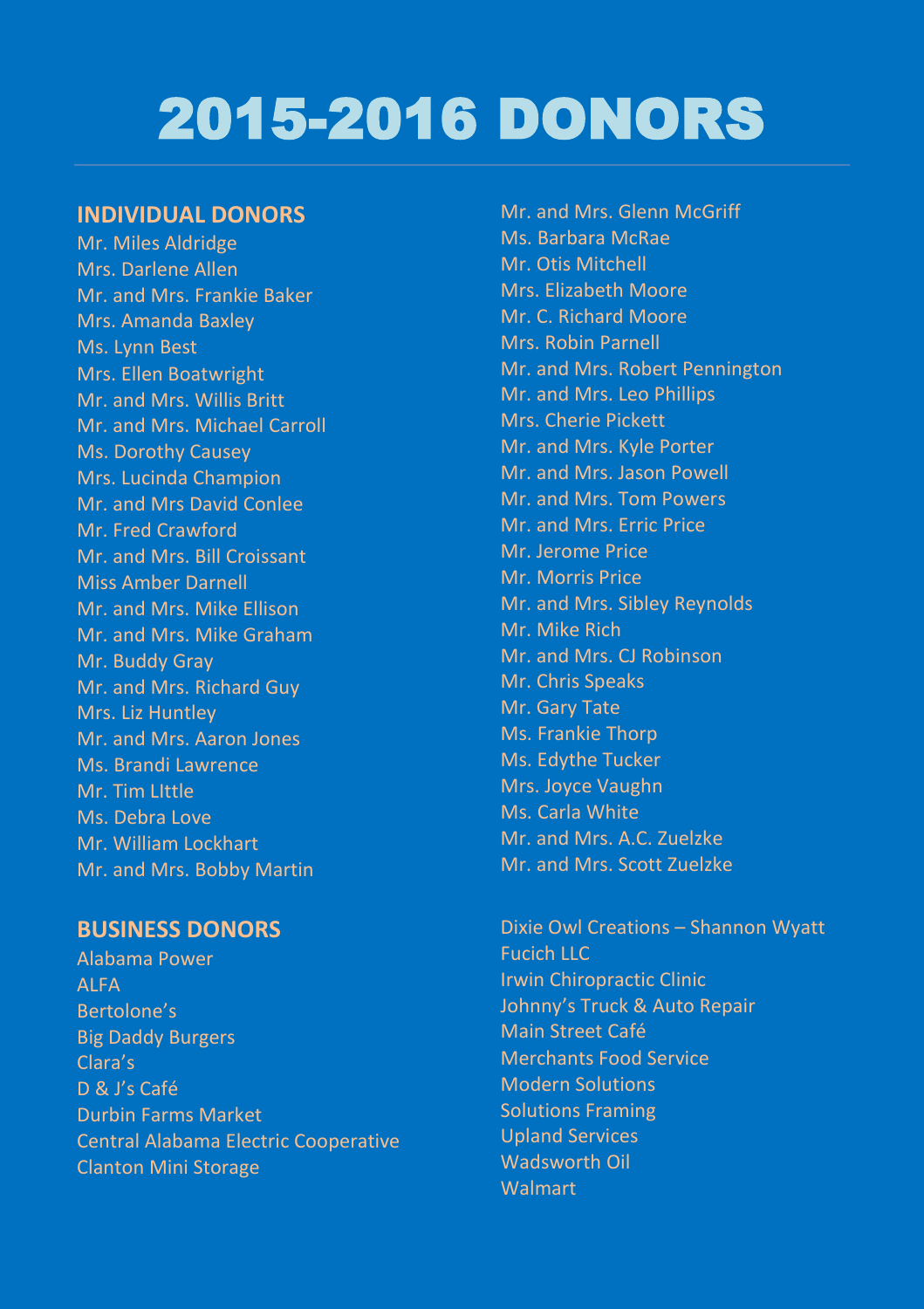# 2015-2016 DONORS

#### **CHURCHES**

Central Alabama Manhunt Ministries Chilton Baptist Association Clanton FUMC Clanton FUMC – Daughters of Dorcas Clanton FUMC – UMM Clanton FUMC – UMW Bazaar Fund Collins Chapel Baptist Church Lighthouse Fellowship Church Maplesville United Methodist Church Mt. Nebo Methodist Church

#### **IN-KIND DONORS**

BB & T Big O's Cycles Miss Kacy Boatwright Ms. Karen Brown Chilton County Court Services Clanton Church of Christ Clanton FUMC – AWANA Mr. and Mrs. Craig Cleckler Mrs. Robin Cobb Collins Chapel Baptist Church Mr. and Mrs. John Cornelius CR2 Massage – Ruth Coker Cross Road Baptist Church Mrs. Jan Davis Ms. Cindy Dennis Mrs. Betty Gary Girl Scout Troop 337 Girl Scout Troop 424 Mr. and Mrs. Bobby Gonzales

#### **LOCAL GOVERNMENT**

City of Clanton City of Jemison

#### Pinedale Assembly of God

#### **CIVIC CLUBS/ORGANIZATIONS**

Chilton County Court Services Chilton County Retired Educators Clanton Elementary School Fundraiser Clanton Kiwanis Club Clanton Lion's Club Clanton Middle School Beta Club Fundraiser Woodmen Life – WOW Camp No. 322

Mrs. Christy Haigler Hall Mrs. Stephanie Harris Ms. Amy Jolley Mrs. Katie Jowers Mrs. Melissa Keel Mrs. Kimiera Locke Mrs. Melinda McCullough Mrs. Lisa Nicholas Ms. Stacey Phillips Regions Financial Services Resurrection Catholic Church Samaria Baptist Church Ms. Karen Stevens Trendy Chic Ms. Cindy Windham Mrs. Janis Wilson Women's Study Club Mr. and Mrs. Scott Zuelzke

Chilton County Commission Town of Maplesville Town of Thorsby